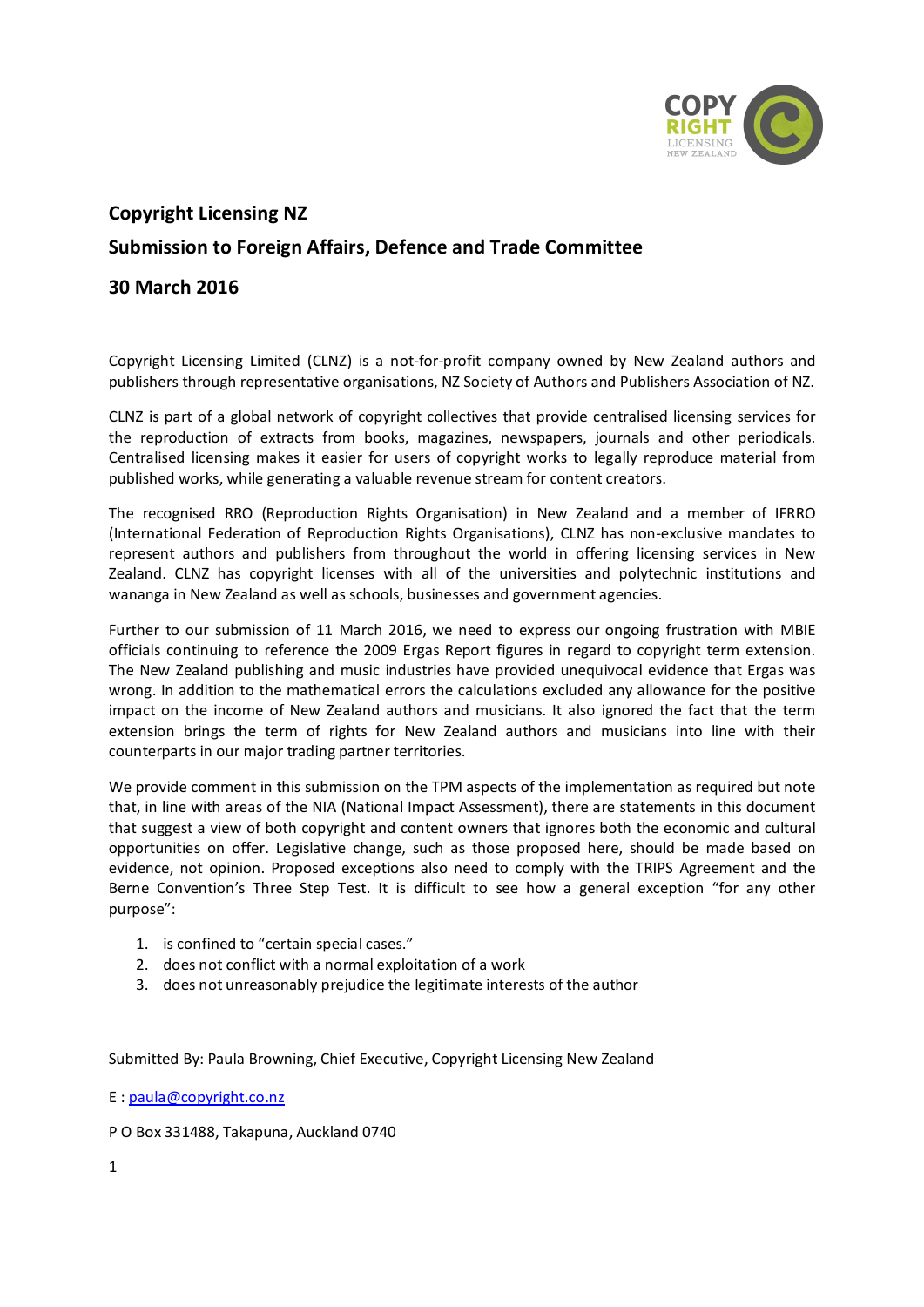### **Submission on consultation document:**

## *Implementation of the Trans-Pacific Partnership Intellectual Property Chapter*

| TOUL Hanne and Organisation |                                    |  |
|-----------------------------|------------------------------------|--|
| <b>Name</b>                 | Paula Browning                     |  |
| Organisation                | Copyright Licensing Limited (CLNZ) |  |

## **Your name and organisation**

#### **Responses to consultation document questions**

**1** Have the overarching objectives been framed correctly for this policy process? If not, what would be more appropriate objectives?

*Objective 'a' is appropriate.* 

*Objective 'b' "….to maintain an appropriate balance between rights holders and users". Use of the word "maintain" suggests that this is currently the case in New Zealand's intellectual property settings. We submit that this may not be an accurate reflection of the current IP framework and discussion on 'balance' is best left to a more full review of the legislation.*

*We are pleased to see objective 'c' included. Certainty is a highly desirable objective in any legislation and particularly in copyright law. CLNZ's licensing schemes for the education sector build on the defined and quantified exception for education in Sec 44 of the Act. This exception is useful for both content creators and content consumers. They need look no further than the Act to determine which content can be legally used.*

*Objective 'c' also refers to minimising compliance costs. We submit that there are a number areas in the framework of the current legislation where content creators bear a heavy burden of cost for little reward. The proposed phase-in of the term extension will add to this cost burden for licensing bodies. Additional costs to licensing bodies result in reduced returns to the copyright owners they represent, which in CLNZ's case is authors and publishers. Each dollar we spend in operations is a dollar less that is paid to an author.* 

*The phase-in means that the copyright termination date for each separate work will need to be individually managed, rather than on a blanket "year of creation" model. The phase-in also creates uncertainty for content consumers in determining when the copyright term has ended and a particular book has entered the public domain.*

*We note that under New Zealand's current legislation it is exceptionally expensive for an author or publisher to take action when their content is not used in the way they intended. CLNZ receives frequent contact from New Zealand authors and publishers whose copyright has been infringed but the lack of an effective statutory damages regime in New Zealand makes taking legal action prohibitive. We encourage the government to strongly consider adopting the recommendations in Article 18.74 that would enable New Zealand authors and publishers to have more certainty as to the level of compensation that can be sought, rather than the status quo where awards are wholly inadequate relative to the cost of taking action.*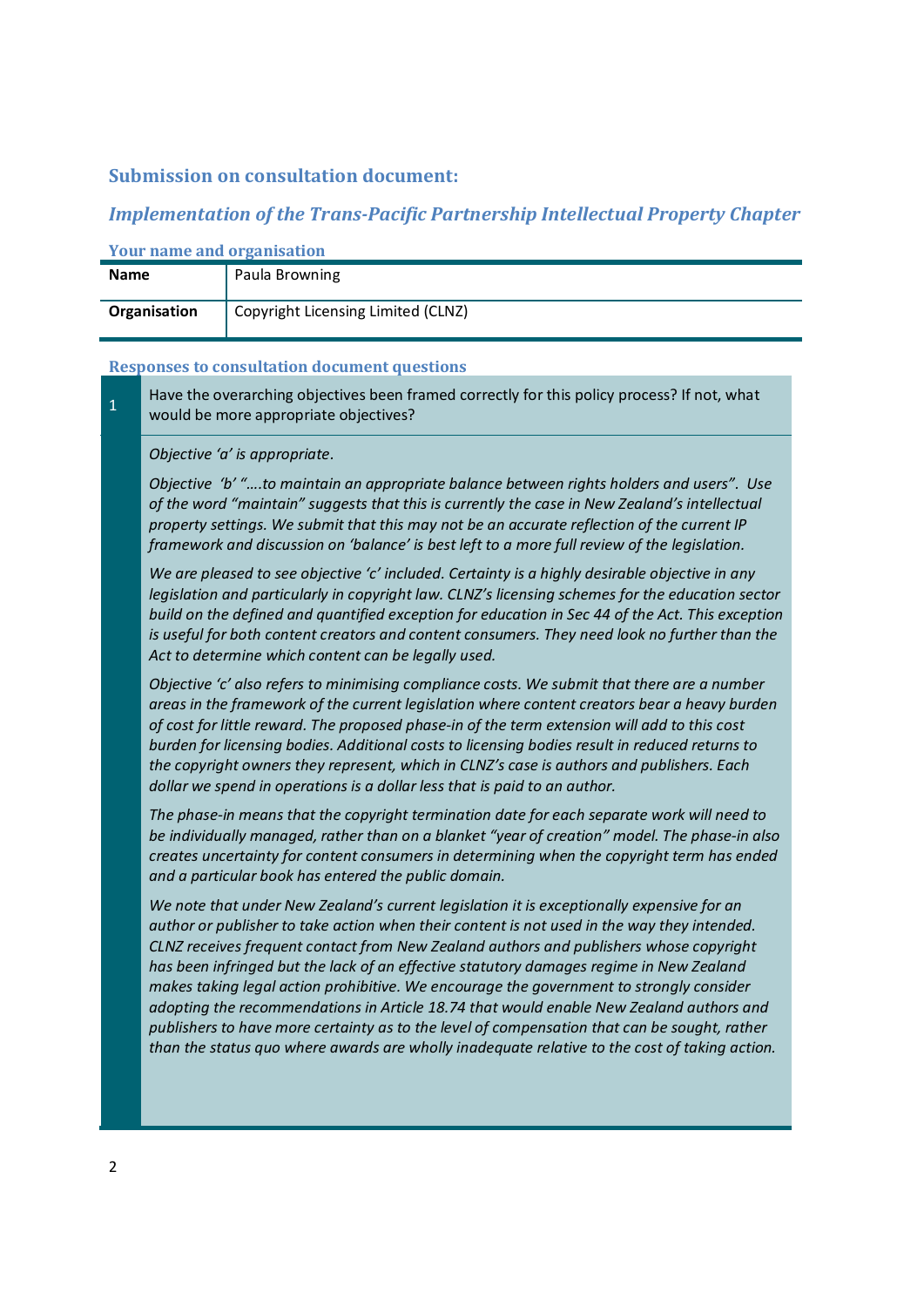#### **Technological protection measures**

2 Do you agree with the exceptions or limitations proposed for TPMs? What would be the impacts of not providing these exceptions? Please be specific in your answers.

*We reiterate our comments above in regard to the policy objective of achieving certainty. In order to invest in writing and publishing, authors and publishers need to know that the innovative technologies they (and any content distribution partners) utilise to deliver their books to readers are not able to be undermined by broad circumvention exceptions. Exceptions should only be available for specific uses that achieve a defined policy objective and should, as outlined above, comply with TRIPS and the Berne Convention Three Step Test. The proposal to include an exception "for any other purpose that does not infringe copyright", leaves a complex legal decision (i.e. whether a particular act of will or will not be an infringement of copyright) down to the individual. There is no certainty in this whatsoever and would not meet the standard required to comply with TRIPS and Berne.*

*Similarly, the establishment of exceptions through regulations would create another area of uncertainty for both copyright owners and consumers. A recent example where regulations have been, we submit, inappropriately used/managed is the decision not to extend Sec 122a of the Act to include activity on mobile networks. The decision was made without consultation and yet has a significant impact on content owners' business and the rights of authors and publishers.*

Do you agree that the exceptions proposed for TPMs should apply to both prohibitions (i.e. circumventing a TPM and the provision of devices or services that enable circumvention)? Why / why not?

*Article 18.68 of the TPP requires New Zealand to provide civil remedies against any person who circumvents a TPM that controls access to a copyright work<sup>1</sup> . In order to comply with this requirement, New Zealand will now need to implement such a provision.* 

*The UK CDPA 1988 (as amended in 2003) contains a prohibition (section 296ZA) on any act of circumvention of TPMs at: Section 296ZA.*

*…*

*(a) Knowingly, or having reasonable grounds to know, circumvents without authority any effective technological measure that controls access to a protected work, performance, or phonogram; or*

*Is liable and subject to the remedies provided for in Article 18.74 …"*

3

 $1$  Para 36 MBIE Targeted Consultation Document Article 18.68 provides:

*<sup>&</sup>quot;1. In order to provide adequate legal protection and effective legal remedies against the circumvention of effective technological measures that authors, performers, and producers of phonograms used in connection with the exercise of their rights and that restrict unauthorised acts in respect of their works, performances, and programmes, each Party shall provide that any person that:*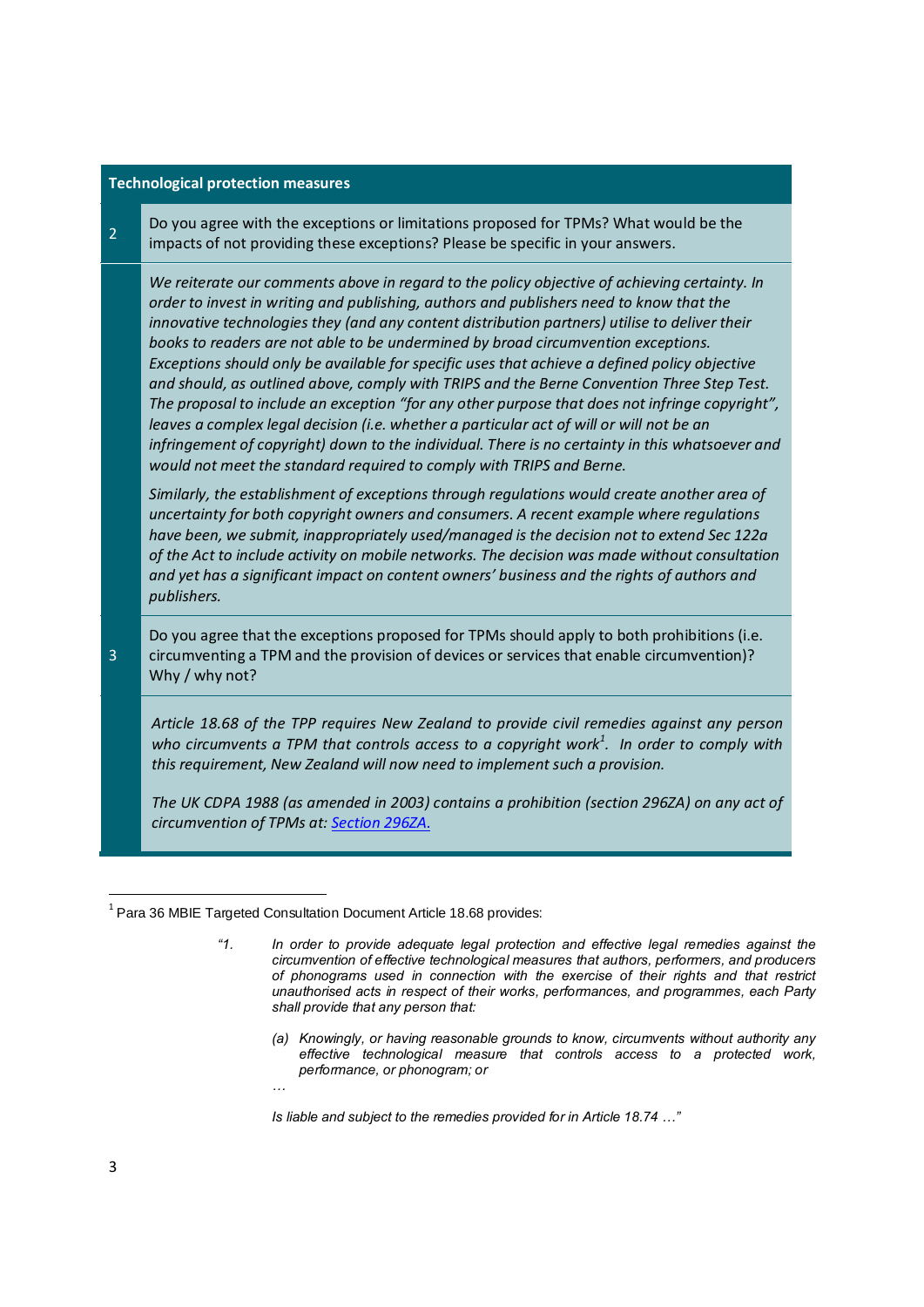*The amendments to the Australian Copyright Act 1968 (made in 2006) also included a prohibition on the act of circumventing an access controlled technological protection measure: Section 116AN.* 

*The consultation document does not provide any guidance as to the actual form of prohibition intended. The section which CLNZ proposes should be adopted to implement Article 18.68 is modelled on Section 296ZA of the UK Act:* 

*Where a TPM work has been issued to the public by, or under licence from a copyright owner, a person (A) must not do anything which circumvents the technological protection measure if (A) knows or ought reasonably to know that (A) is pursuing that objective.*

Do you agree that, if our proposals are implemented, the current exception allowing a qualified person to circumvent a TPM that protects against copyright infringement to exercise a permitted act under Part 3 would no longer be required? Why / why not?

*Article 18.68 of the TPP IP Chapter Footnote 83 makes it clear that "a party may provide that reasonable grounds [for knowing the person is circumventing a TPM by their actions] may be demonstrated through reasonable evidence, taking into account the facts and circumstances surrounding the alleged illegal act". In other words knowledge may be constructive knowledge. CLNZ submits therefore that the use of the terminology "ought reasonably to know" in the suggested provision is specifically catered for in the TPP IP Chapter and is warranted. Those users who receive access to a copyright work via an access controlling TPM are entirely aware that they are receiving controlled access. Constructive knowledge is necessary to provide adequate protection for copyright owners from persons who hack or circumvent that access control.*

*We are very concerned with the language in para 51 that exempts non-profit entities from both criminal and civil liability in "….performing their functions". This suggests an ability to self-define and therefore assume rights in a situation where authors and publisher are not afforded any level of input. CLNZ, through its licensing business, is aware of existing examples of what we consider to be over-reach in self-definition by some libraries that operate within commercial organisations and yet avail themselves of the current library exceptions.*

**5** Are there any other exceptions or limitations to the TPM prohibitions that should be included in the Copyright Act? Please explain why any additional exceptions would be necessary.

*We submit that the current exceptions meet the policy objective and no others are necessary.*

4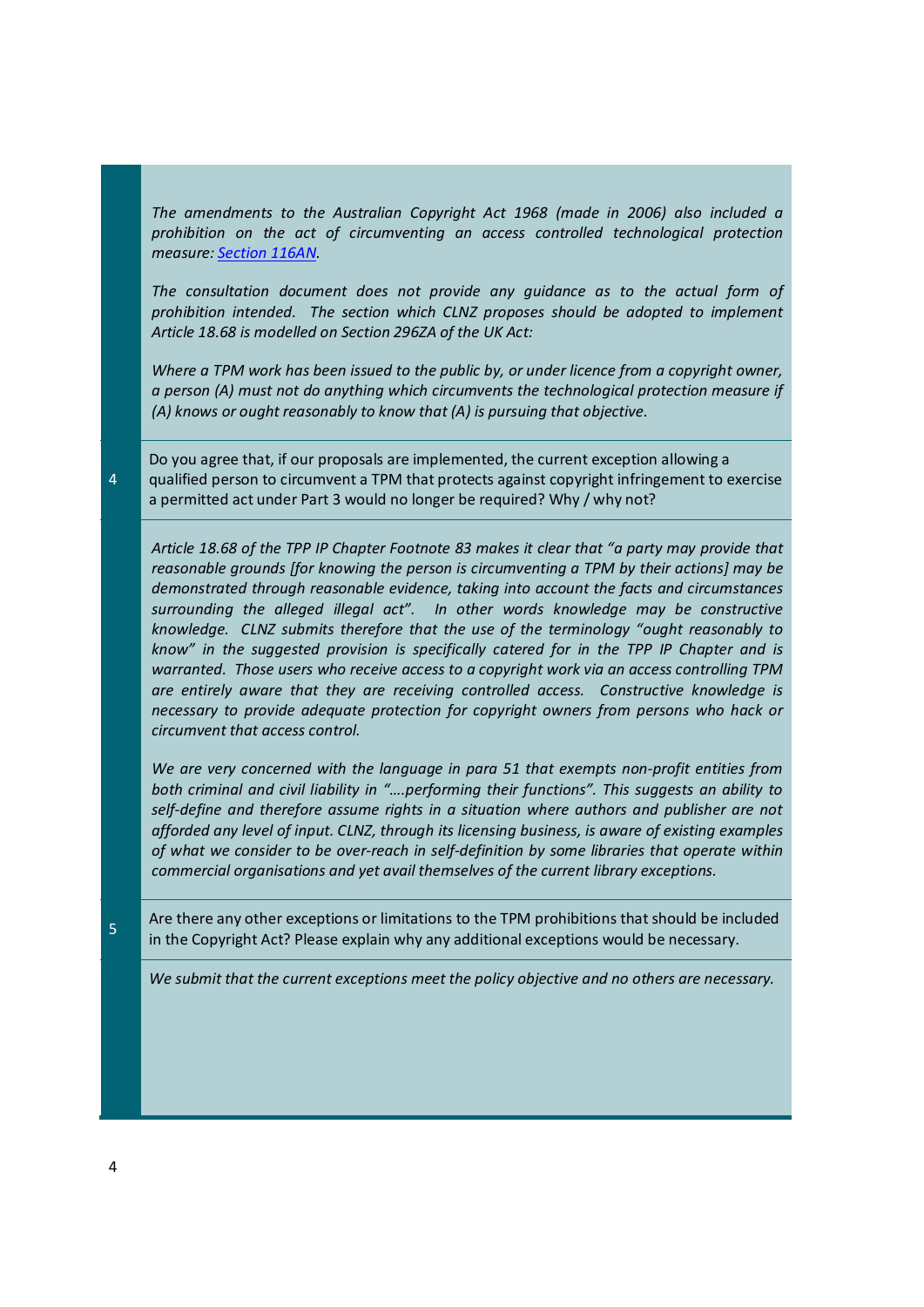| $\sqrt{6}$                                       | Would there be a likely adverse impact on non-infringing uses in general if the exception for<br>any other purpose that does not infringe copyright was not provided for? Please be specific in<br>your answers.                                                                                                                                                                    |  |
|--------------------------------------------------|-------------------------------------------------------------------------------------------------------------------------------------------------------------------------------------------------------------------------------------------------------------------------------------------------------------------------------------------------------------------------------------|--|
|                                                  | The suggestion of a "general exception" is totally contrary to the policy objective of providing<br>certainty. We submit that providing this form of general exception places content users in the<br>position of making complex legal decisions which is wholly inappropriate and unnecessary and<br>is also in conflict with the governments responsibilities to TRIPs and Berne. |  |
| $\overline{7}$                                   | Should there be a regulation-making power to enable the exception for any other purpose<br>that does not infringe copyright to be clarified, and if so, what criteria should be considered?                                                                                                                                                                                         |  |
|                                                  | No. As noted above, ad hoc regulation-making is a significant threat to maintaining balance in<br>the implementation of copyright law.                                                                                                                                                                                                                                              |  |
| Patent term extension for delays in patent grant |                                                                                                                                                                                                                                                                                                                                                                                     |  |
| 8                                                | Do you agree with the proposals for patent term extensions for unreasonable grant delays?<br>Why / why not?                                                                                                                                                                                                                                                                         |  |
|                                                  |                                                                                                                                                                                                                                                                                                                                                                                     |  |
| $\boldsymbol{9}$                                 | Do you think that there should be a limit on the maximum length of extension available for<br>grant delays? If so, what should it be?                                                                                                                                                                                                                                               |  |
|                                                  |                                                                                                                                                                                                                                                                                                                                                                                     |  |
| 10                                               | Do you consider that third parties should be able to oppose decisions to extend patents on<br>the ground of unreasonable delays in grant?                                                                                                                                                                                                                                           |  |
|                                                  |                                                                                                                                                                                                                                                                                                                                                                                     |  |
|                                                  | <b>Patent term extension for pharmaceuticals</b>                                                                                                                                                                                                                                                                                                                                    |  |
| 11                                               | Do you agree with the proposed definition of "unreasonable curtailment" for pharmaceutical<br>patent term extensions? If not, what other definition should be used?                                                                                                                                                                                                                 |  |
|                                                  |                                                                                                                                                                                                                                                                                                                                                                                     |  |
| 12                                               | Do you agree that the definition of "unreasonable curtailment" should apply different time<br>periods for small molecule pharmaceuticals and biologics? If so, what could these time<br>periods be? If you consider that only one time period should apply to both, what should this<br>be?                                                                                         |  |
|                                                  |                                                                                                                                                                                                                                                                                                                                                                                     |  |
| 13                                               | Do you agree with the proposed method of calculating the length of extensions for<br>pharmaceutical patents?                                                                                                                                                                                                                                                                        |  |
|                                                  |                                                                                                                                                                                                                                                                                                                                                                                     |  |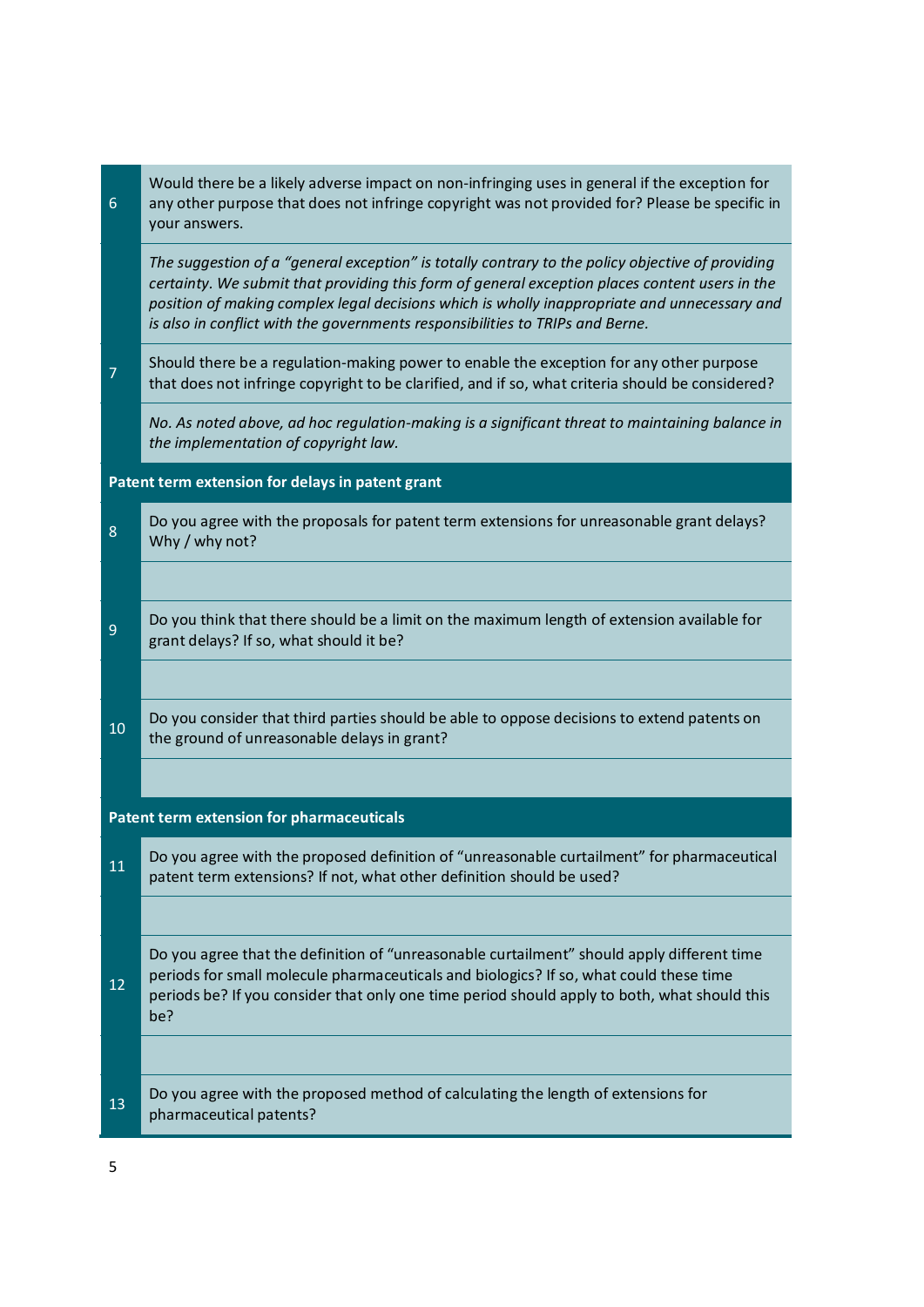| 14 | The proposed method of calculating extensions for pharmaceutical patents includes a<br>maximum extension of two years. Do you agree with this? If not, what do you think the<br>maximum extension should be?                                                                                                                                                                                                                           |
|----|----------------------------------------------------------------------------------------------------------------------------------------------------------------------------------------------------------------------------------------------------------------------------------------------------------------------------------------------------------------------------------------------------------------------------------------|
|    |                                                                                                                                                                                                                                                                                                                                                                                                                                        |
| 15 | Do you agree or disagree that only patents for pharmaceutical substances per se and for<br>biologics should be eligible for extension? Why?                                                                                                                                                                                                                                                                                            |
|    |                                                                                                                                                                                                                                                                                                                                                                                                                                        |
| 16 | Do you think the Australian definition of "pharmaceutical substance" should be adopted?<br>Why / why not?                                                                                                                                                                                                                                                                                                                              |
|    |                                                                                                                                                                                                                                                                                                                                                                                                                                        |
| 17 | Do you agree that patent rights during the extended term should be limited in the manner<br>proposed?                                                                                                                                                                                                                                                                                                                                  |
|    |                                                                                                                                                                                                                                                                                                                                                                                                                                        |
| 18 | Do you agree that third parties should be able to oppose decisions to extend patents for<br>pharmaceuticals through the Commissioner of Patents? Why / why not?                                                                                                                                                                                                                                                                        |
|    |                                                                                                                                                                                                                                                                                                                                                                                                                                        |
|    | Performers' rights                                                                                                                                                                                                                                                                                                                                                                                                                     |
| 19 | Do you agree that a performer's moral rights should apply to both the aural and visual<br>aspects of their live performance and of any communication of the live performance to the<br>public? Why / why not?                                                                                                                                                                                                                          |
|    | We support the submission of Recorded Music NZ , Independent Music NZ, APRA AMCOS,<br>MMF and NZ Music Commission in relation to Performers' Rights. We also note that<br>consideration should be given to the small number of organisations in the NZ music industry.<br>The number of submissions made on Performers' Rights by content owners is not any<br>reflection on the importance of these rights to that creative industry. |
| 20 | Should performers' moral rights apply to the communication or distribution of any recording<br>(i.e. both sound recordings and films) made from their performances, rather than just sound<br>recordings as required by WPPT? Why / why not?                                                                                                                                                                                           |
|    |                                                                                                                                                                                                                                                                                                                                                                                                                                        |
| 21 | Do you agree or disagree with any of the exceptions or limitations proposed for a performer's<br>right to be identified? Why?                                                                                                                                                                                                                                                                                                          |
|    |                                                                                                                                                                                                                                                                                                                                                                                                                                        |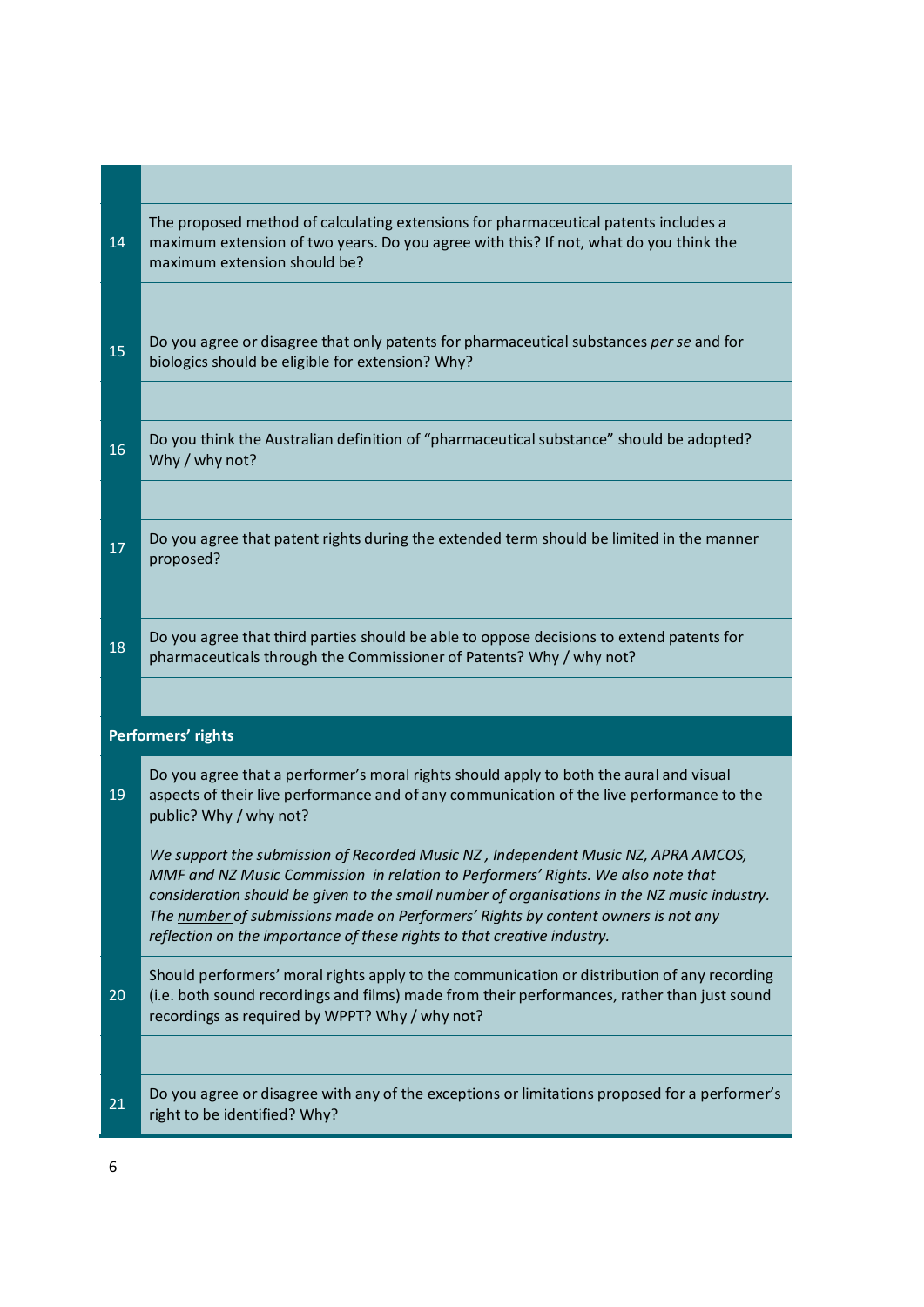| 22                                | Are there any other exceptions or limitations to a performer's right to be identified that<br>should be included in the Copyright Act? If so, can you please explain why they would be<br>necessary.                                                                             |  |
|-----------------------------------|----------------------------------------------------------------------------------------------------------------------------------------------------------------------------------------------------------------------------------------------------------------------------------|--|
|                                   |                                                                                                                                                                                                                                                                                  |  |
| 23                                | Do you agree or disagree with providing for any of the exceptions or limitations proposed for<br>a performer's right to object to derogatory treatment? Why?                                                                                                                     |  |
|                                   |                                                                                                                                                                                                                                                                                  |  |
| 24                                | Are there any other exceptions or limitations to a performer's right to object to derogatory<br>treatment that should be included in the Copyright Act? If so, please explain why they would<br>be necessary.                                                                    |  |
|                                   |                                                                                                                                                                                                                                                                                  |  |
| 25                                | Should the new property rights for performers be extended to apply to the recording of visual<br>performances in films? Why / why not? (Please set out the likely impacts on performers and<br>producers, and any others involved in the creation, use or consumption of films.) |  |
|                                   |                                                                                                                                                                                                                                                                                  |  |
| 26                                | Do you agree or disagree with any of the exceptions or limitations proposed above? Why?                                                                                                                                                                                          |  |
|                                   |                                                                                                                                                                                                                                                                                  |  |
| 27                                | Are there any other exceptions or limitations to the new performers' property rights that<br>should be included in the Copyright Act? If so, can you please explain why they would be<br>necessary.                                                                              |  |
|                                   |                                                                                                                                                                                                                                                                                  |  |
| 28                                | Do you agree or disagree with any of the proposals above? Why?                                                                                                                                                                                                                   |  |
|                                   |                                                                                                                                                                                                                                                                                  |  |
| 29                                | Are there any other amendments that need to be made to the Copyright Act, and in<br>particular to Part 9, to clarify the new performers' property rights? If so, can you please<br>explain why they would be necessary.                                                          |  |
|                                   |                                                                                                                                                                                                                                                                                  |  |
| <b>Border protection measures</b> |                                                                                                                                                                                                                                                                                  |  |
| 30                                | Do agree that Article 4 of European Union Council Regulation (EC) No 3295/94 is an                                                                                                                                                                                               |  |